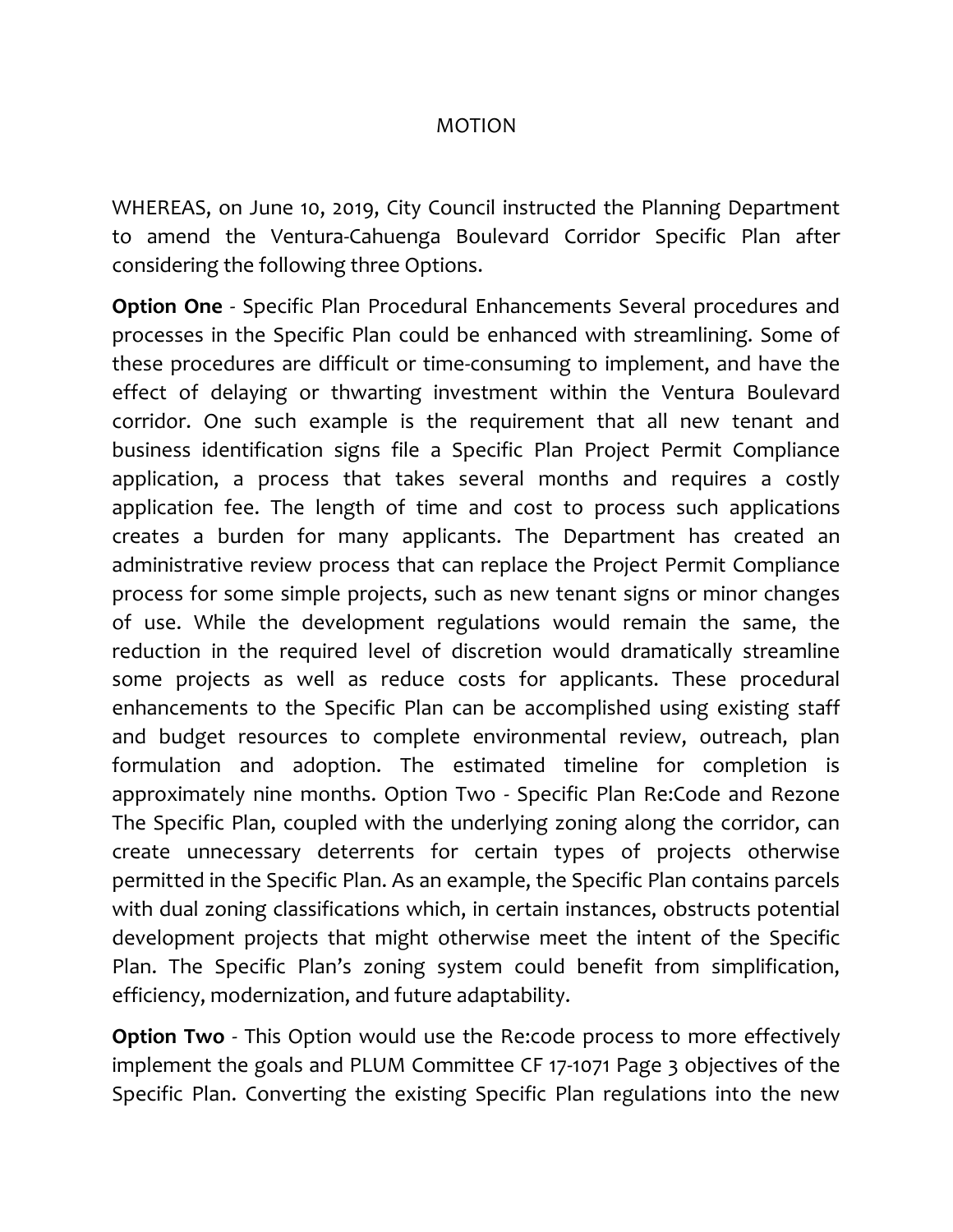zoning system will ensure the plan is consistent with the rezoning work undertaken as part of the Community Plan Update program. Additionally, the procedural enhancements included in Option One could also be achieved. Option Two could be accomplished in one to two years, would require two fulltime staff positions, and consultant costs of approximately \$100,000 - \$200,000 to include environmental review and community outreach. Both the required staffing and consultant costs are included in the recently adopted fiscal year 2018-19 budget.

**Option Three** - Specific Plan Review and Revision Option Three includes a review and potential revision to all provisions of the Specific Plan including procedures, existing development regulations, permitted densities, heights, zoning classifications, and assessed fees. The Specific Plan would be rezoned. Streamlined procedures could be established. Context appropriate regulatory overlays could be designed to create tailored regulations for the varied communities along Ventura Boulevard. The revision of the Specific Plan could be accomplished within four to five years and would involve two additional fulltime staff positions beyond what is currently budgeted. Estimated consultant costs would exceed \$750,000 and the work program would include an Environmental Impact Report, significant outreach to all affected communities, plan preparation, and adoption.

WHEREAS, in the end, on that June day in 2019, City Council chose the least invasive (and easiest) Option in Option One and instructed that Planning Department to move forward on amending the Plan and beginning it's initial public outreach.

WHEREAS, over the last year plus, Planning Department has been working on amending the Plan in what has been simply a minor update to primarily the Plan's signage provisions and some other minor, insignificant teaks a Plan that needs a major, comprehensive Update.

WHEREAS, during Planning's outreach, most communities along the Boulevard have realized that this Plan needs a much greater and complete overhaul/comprehensive review in order for it to be responsive to development over the next 10-15 years.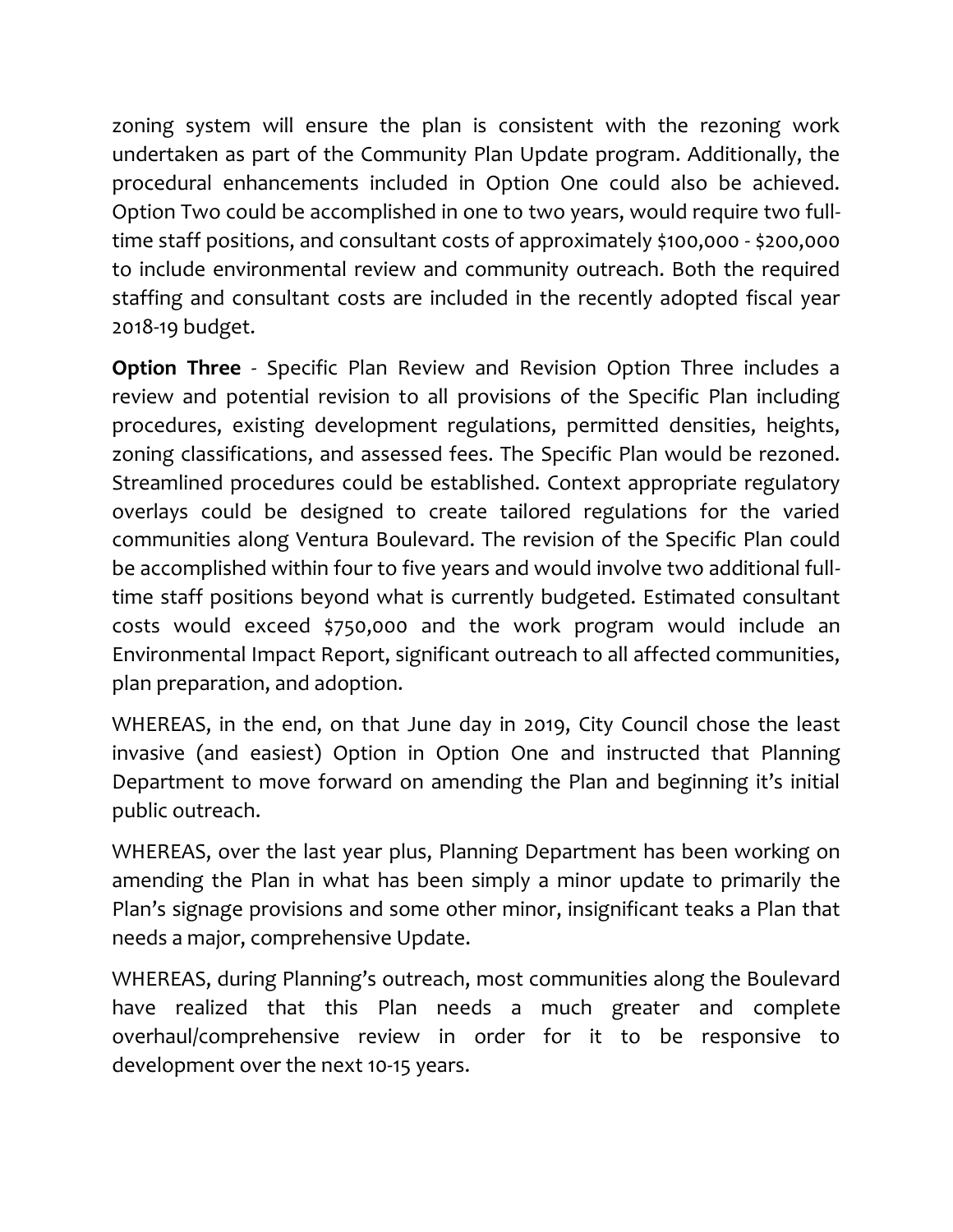WHEREAS, many communities including Sherman Oaks, now want to see City Council re-evaluate their action of June 2019 and direct the Planning Department to conduct a comprehensive review of the Plan.

WE, THEREFORE MOVE, THAT the Los Angeles City Council re-evaluate their action in June 2019 and move towards requiring the Planning Department to conduct a more comprehensive and thorough review and amendments to the Specific Plan including studying the validity of amending the Specific Plan (i.e, Option 2 or Option 3) in the following provisions of the Plan.

1. **TRANSPORTATION FUNDS**. Expansion of transportation funding or the definition of current funding (PIA fees) to cover additional improvements and adding the needed maintenance of Sidewalks, Alleys, Streetscape, Landscaped Medians, Crosswalks, Traffic Controls, and Road Redesign of all intersections in the Plan, Street lighting, Landscaping, and Street trees.

2. **PARKING FEES**. Increase parking in lieu fees and provide for an adequate system to adjust for inflation that would enable true funding of alternate parking solutions. Parking meter fees collected in the Plan area should be allocated to parking mediation within the plan area.

3. **DESIGN GUIDELINES**. Update Urban Design and Streetscape Guidelines and incorporate some items, including selected architectural characteristics, into the ordinance as design standards. Include criteria for pedestrian oriented storefronts.

4. **PEDESTRIAN ORIENTED DISTRICT RE-EVALUATION**. Re-evaluate the areas designated as pedestrian oriented. Expand the pedestrian oriented area to include all areas within the jurisdiction of the Specific Plan. Redefine the pedestrian areas and the allowable uses within them. Establish transparency requirements, minimum and maximum setbacks, building entrance orientation, surface parking locations, open space, etc. to reinforce the Corridor as pedestrian oriented. Allow for more service-oriented uses such as medical offices and recognize the reduction in the need of retail uses.

5. **PATTERNED ZONING**. Include zoning organized so that nodes of increased activity are formed that create a variety in the pattern of development along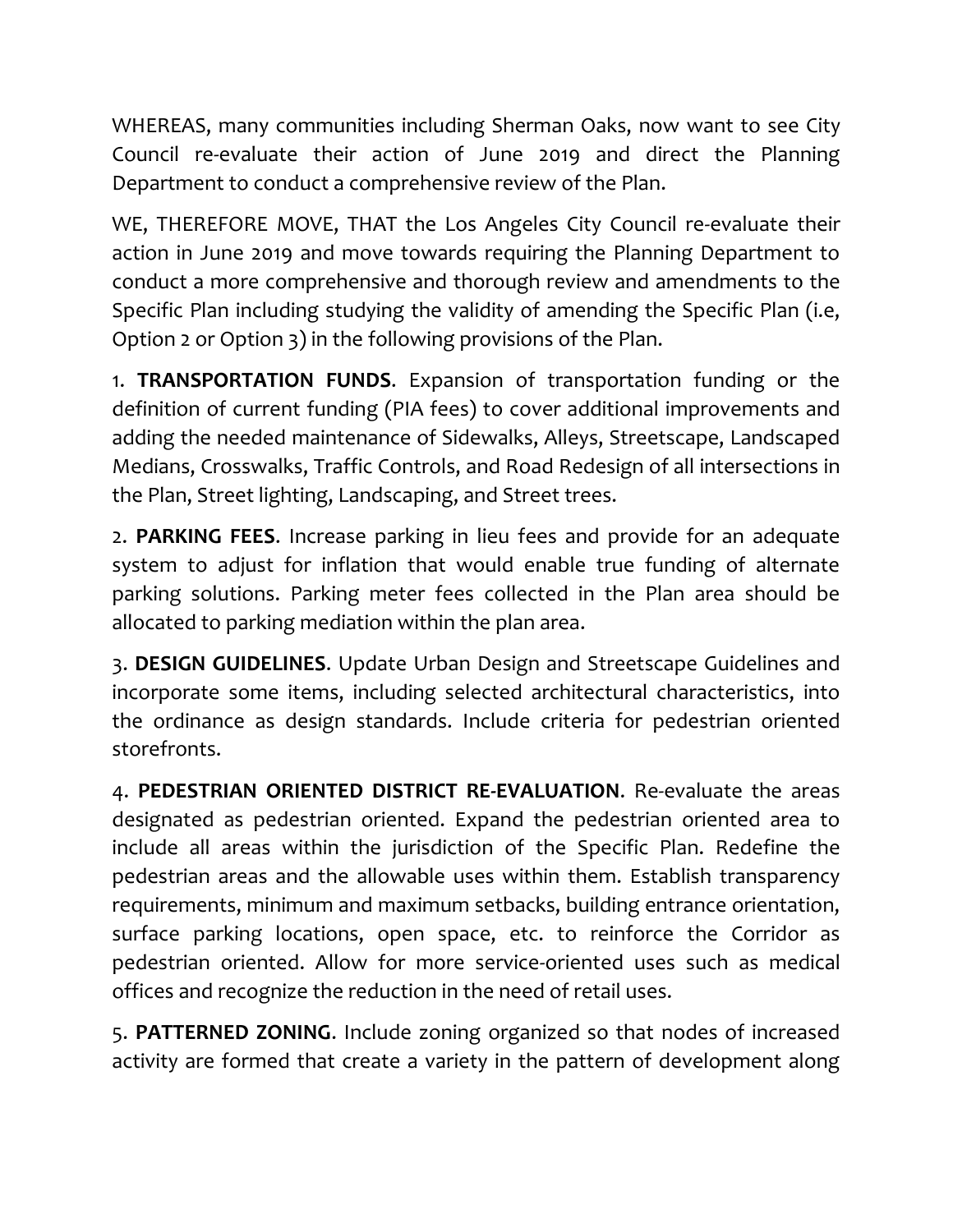the 17-mile Corridor. Consider selected intersections or landmark uses and structures as potential locations of increased activity.

6. **EXPANSION OF SPECIFIC PLAN**. Expand the. Specific Plan area where adjacent Commercial properties are located and would benefit from or where the Boulevard would benefit from the expansion. Do not expand the plan into additional single family zoned properties without careful outreach, consensus of a majority of property owners and justification.

7. **RE-EVALUATION DEVELOPMENT PARAMETERS**. Evaluate allowable development densities and intensities as follows:

- Explore where larger sites adjacent to residential neighborhoods could be encouraged to be developed through increased FAR's and height, but would be mandated to protect the adjacent properties through transitional height restrictions.
- Explore where sites adjacent to the freeway, the L.A. River and also only to commercial properties could accommodate increased heights and FAR's compared to what's currently allowed.
- Maintain height restrictions and FAR's and explore further protections on sites adjacent to residential properties that are of a size and/ or shape that does not support the ability to implement transitional height restrictions.

8. **EXPAND RESIDENTIAL DEVELOPMENT INCLUDING EXPANDING AFFORDABLE HOUSING UNITS**. Require mixed use where residential is desired or allowed to support an activated Ventura Boulevard. Designate where residential is allowed and further define where commercial/ retail would be required at the first floor and /or where residential units opening to the street would be required. Add design guidelines that regulate options for live/ work residential units within developments. Provide for the state mandate for increased affordable housing unit construction by way of SB 1818 projects and other similar laws and ordinances.

9. **INCREASE OPEN SPACE**. The need for public open space including parks, pocket parks, plazas, pedestrian walkways, recreational space, outdoor dining, entertainment venues, civic gathering, and temporary seasonal uses needs to